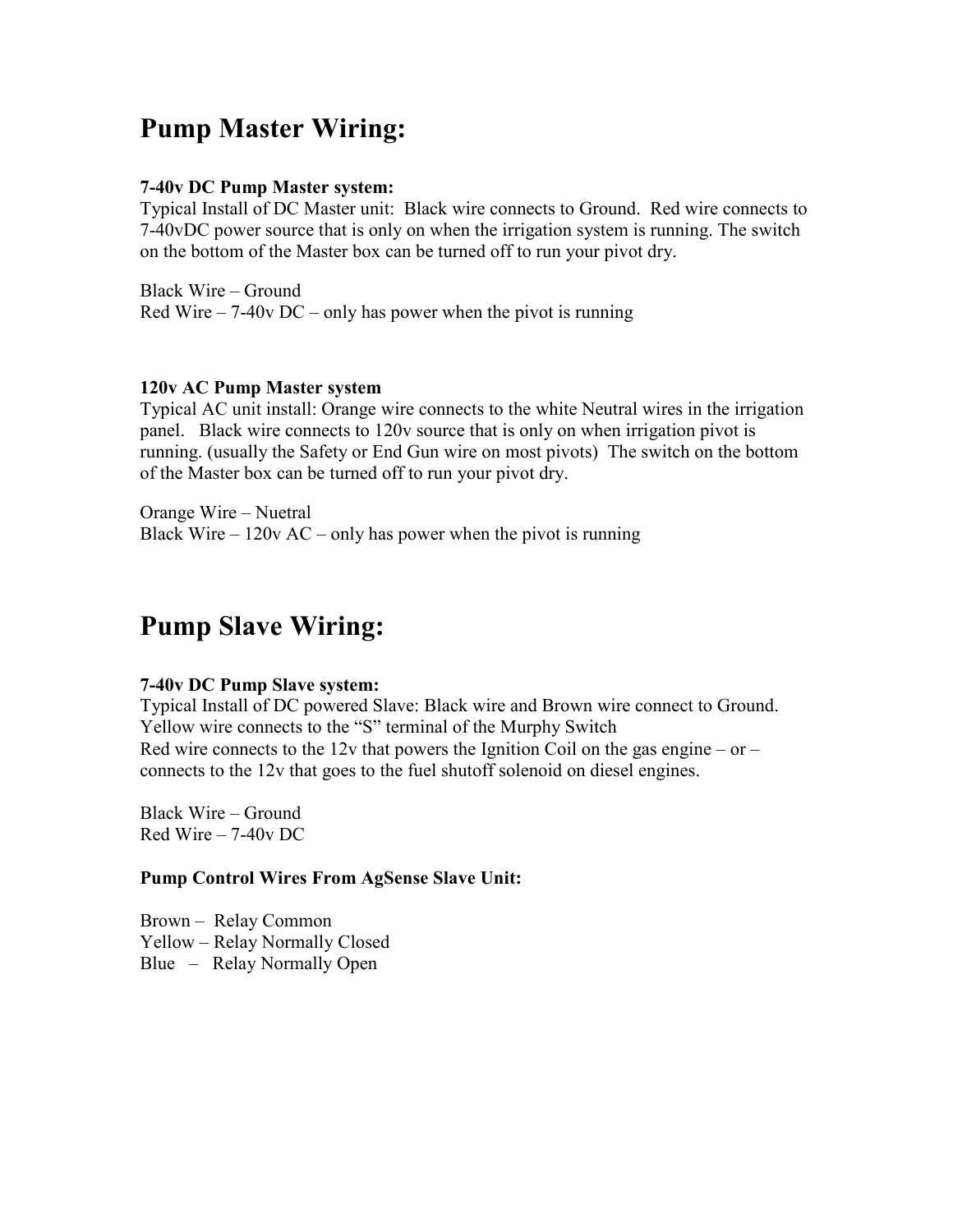#### **120v AC Pump Slave system:**

Make sure wiring is connected so the Pump Slave has power all the time.

Orange Wire – Nuetral Black Wire – 120v AC

#### **Pump Control Wires From AgSense Slave Unit:**

Brown – Relay Common Yellow – Relay Normally Closed Blue – Relay Normally Open

**NOTE:** On most AC installs you will need to add a 120v transformer and a 120v coil relay with contacts that can handle 480v – see picture below

### **TYPICAL AC UNIT INSTALL:**

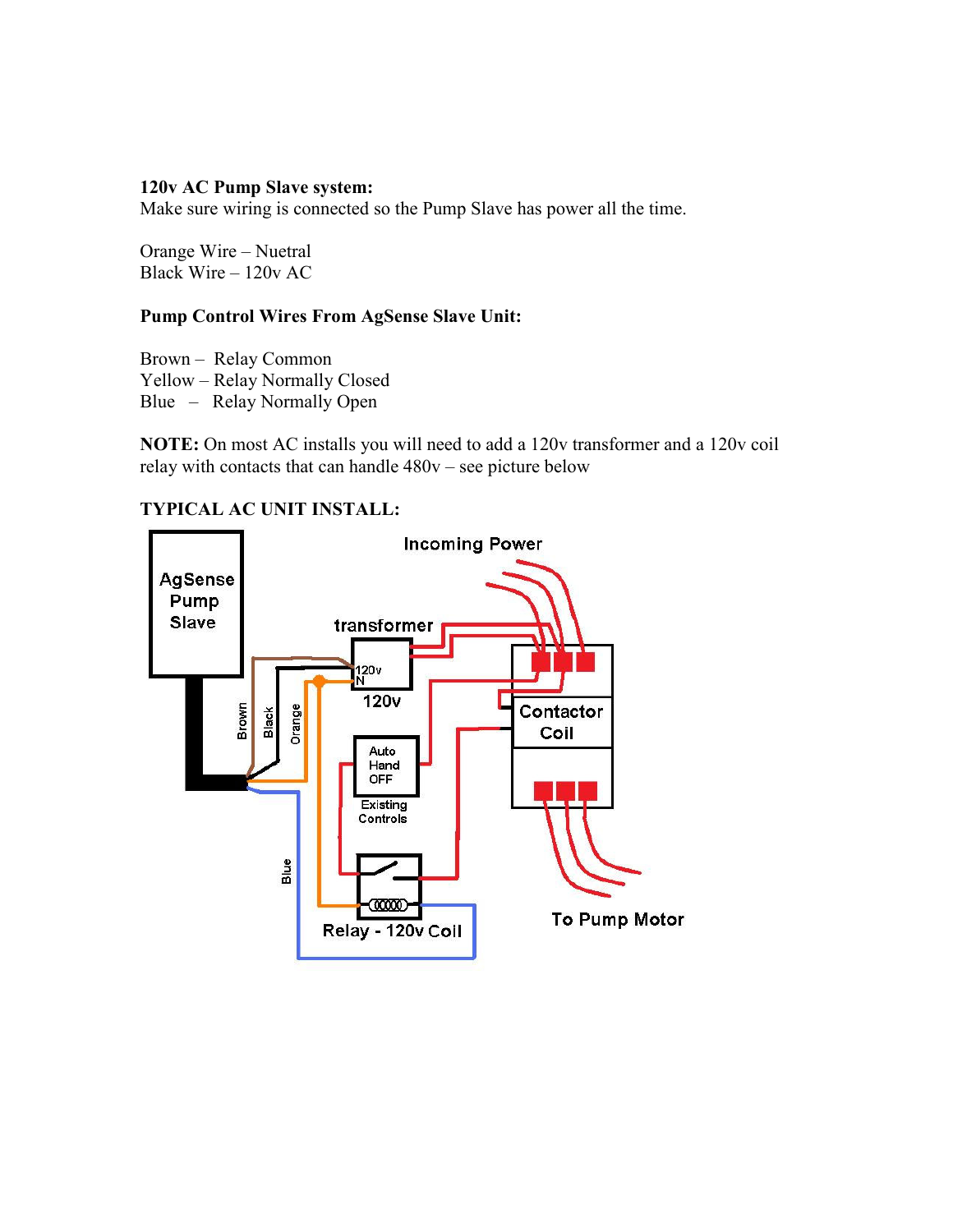# **Pump Master Info:**

The default screen displays the status of the slave units that communicate with it.

 12345678 Slave ID: 1 through 8. WW  $\Box$  X Slave State: W – Wet, D – Dry, X – Communication Timeout, [Blank] – Never Communicated

The top button selects the current page view since the master supports up to 16 slaves.

 90123456 Slave ID: 9 through 16 Slave State: Same as above, but here none have communicated.

The middle button temporarily displays the serial number.

# **Pump Slave Info:**

The default screen displays the current state, signal strength, and time since communication (or startup if never communicated with master).

| P: | WET | Slave State: WET, DRY, or (DRY)                                            |
|----|-----|----------------------------------------------------------------------------|
|    |     | 13, 18s Slave Communication: Signal Strength – 1-35 (35 being best),       |
|    |     | Time since communication                                                   |
|    |     | Notes: (DRY) means communication timeout (default until communication).    |
|    |     | The slave unit shuts off the pump if it doesn't communicate in 10 minutes. |

The top button temporarily displays the slave ID.

The middle button temporarily displays the serial number.

Note: Both types of units will display previous information if they haven't had their settings erased. This can be accomplished by pressing the RESET while the LCD displays: Settings RESET? Press the RESET button to have it display this message, then press it again to erase settings.